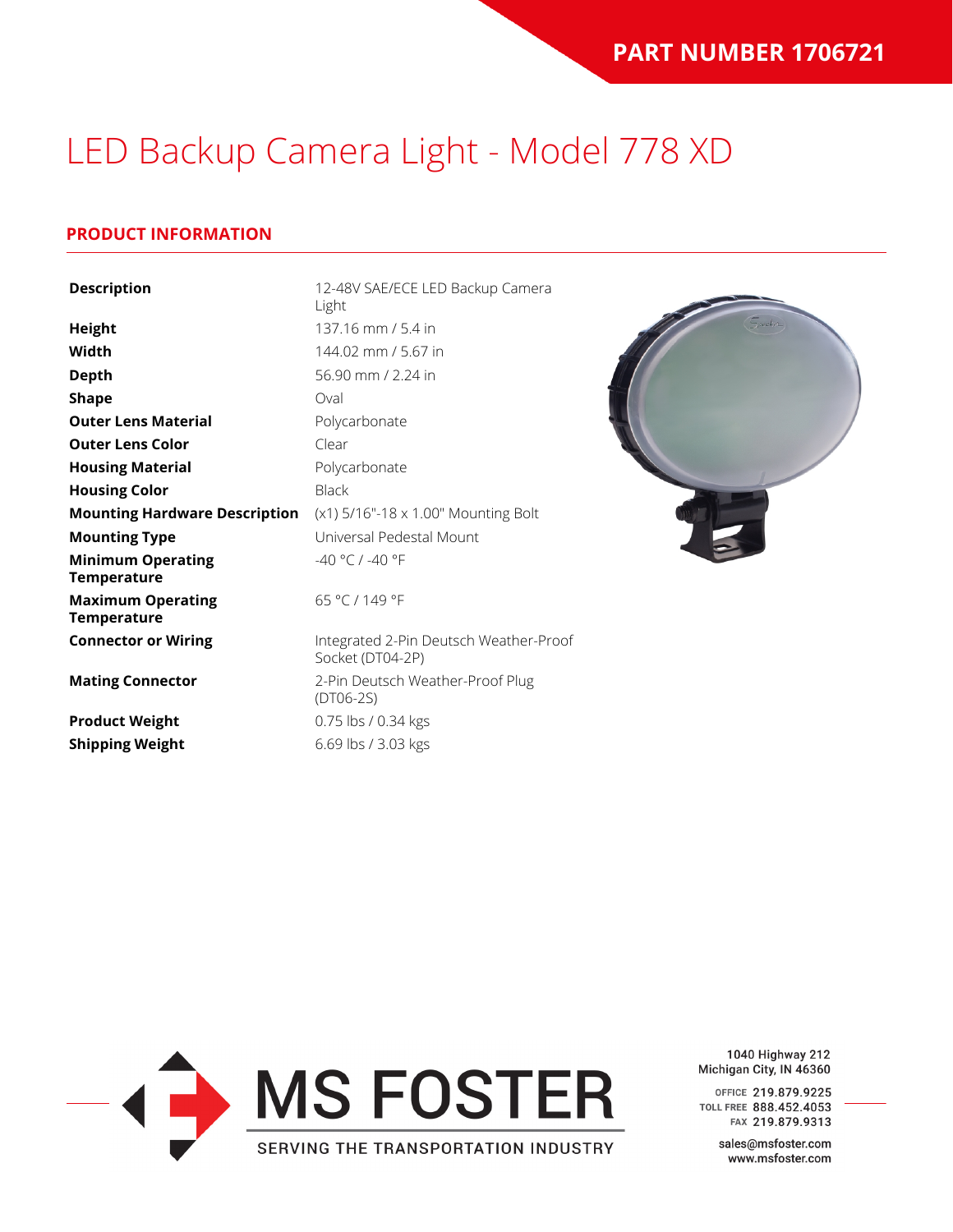### **PRODUCT DIMENSIONS**



#### **ELECTRICAL SPECIFICATIONS**

| <b>Input Voltage</b>              | 12-48V DC                                          |
|-----------------------------------|----------------------------------------------------|
| <b>Operating Voltage</b>          | 10-55V DC                                          |
| <b>Transient Spike Protection</b> | 330V Peak @ 1 HZ-100 Pulses                        |
| <b>Red Wire</b>                   | Positive                                           |
| <b>Black Wire</b>                 | Negative                                           |
| <b>Current Draw</b>               | 1.00A @ 12V DC<br>0.48A @ 24V DC<br>0.33A @ 36V DC |



1040 Highway 212 Michigan City, IN 46360

OFFICE 219.879.9225 TOLL FREE 888.452.4053 FAX 219.879.9313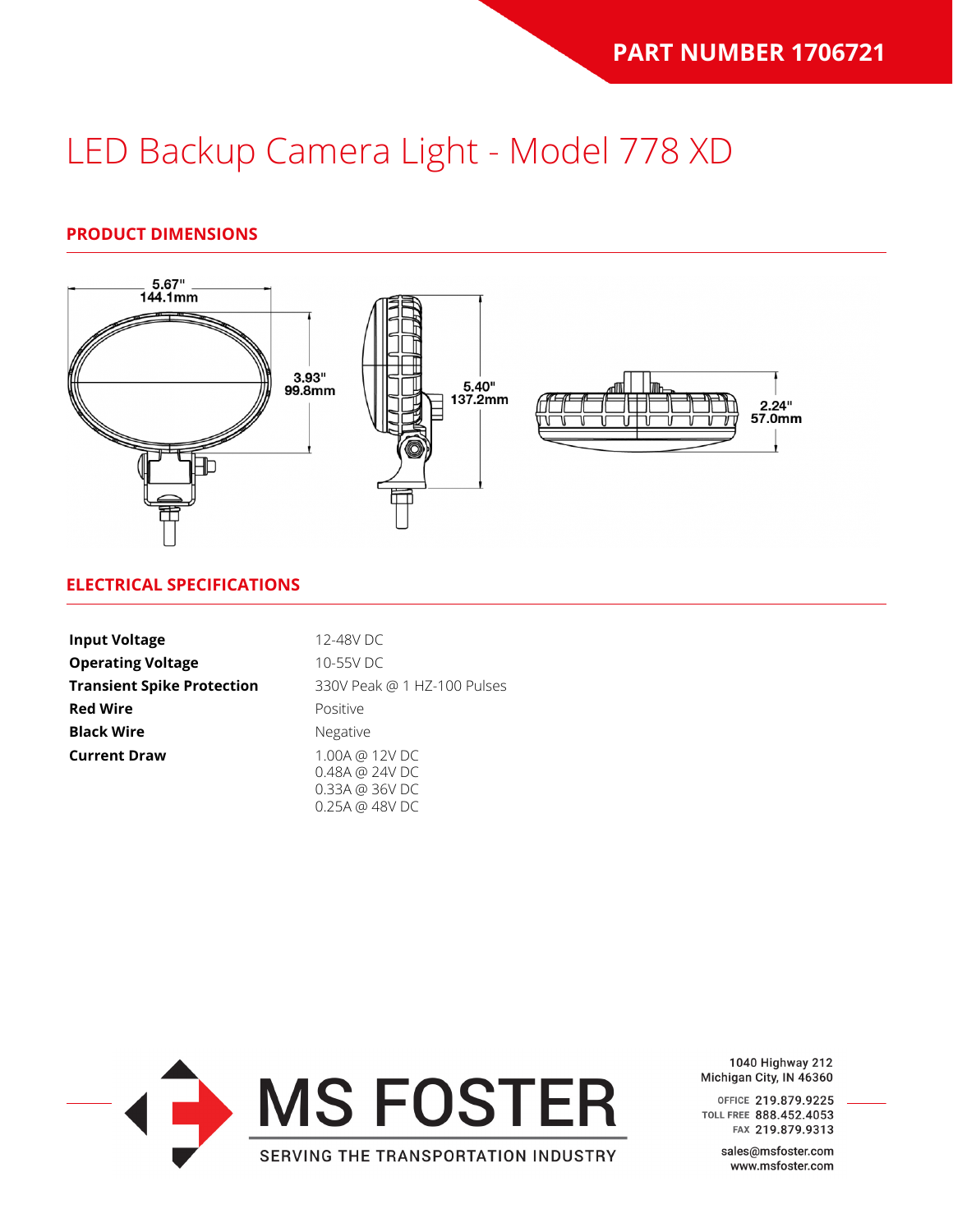### **REGULATORY STANDARDS COMPLIANCE**



Buy America Standards CISPR 12 CISPR 22 ECE Reg 23 Eco Friendly FMVSS 108 s7.6 (Table XII) IEC IP67 SAE | 1113-13 SAE J1113-4 SAE J593 Tested to ECE Reg. 10 (Radiated Emissions only)

#### **PHOTOMETRIC SPECIFICATIONS**





1040 Highway 212 Michigan City, IN 46360

OFFICE 219.879.9225 TOLL FREE 888.452.4053 FAX 219.879.9313